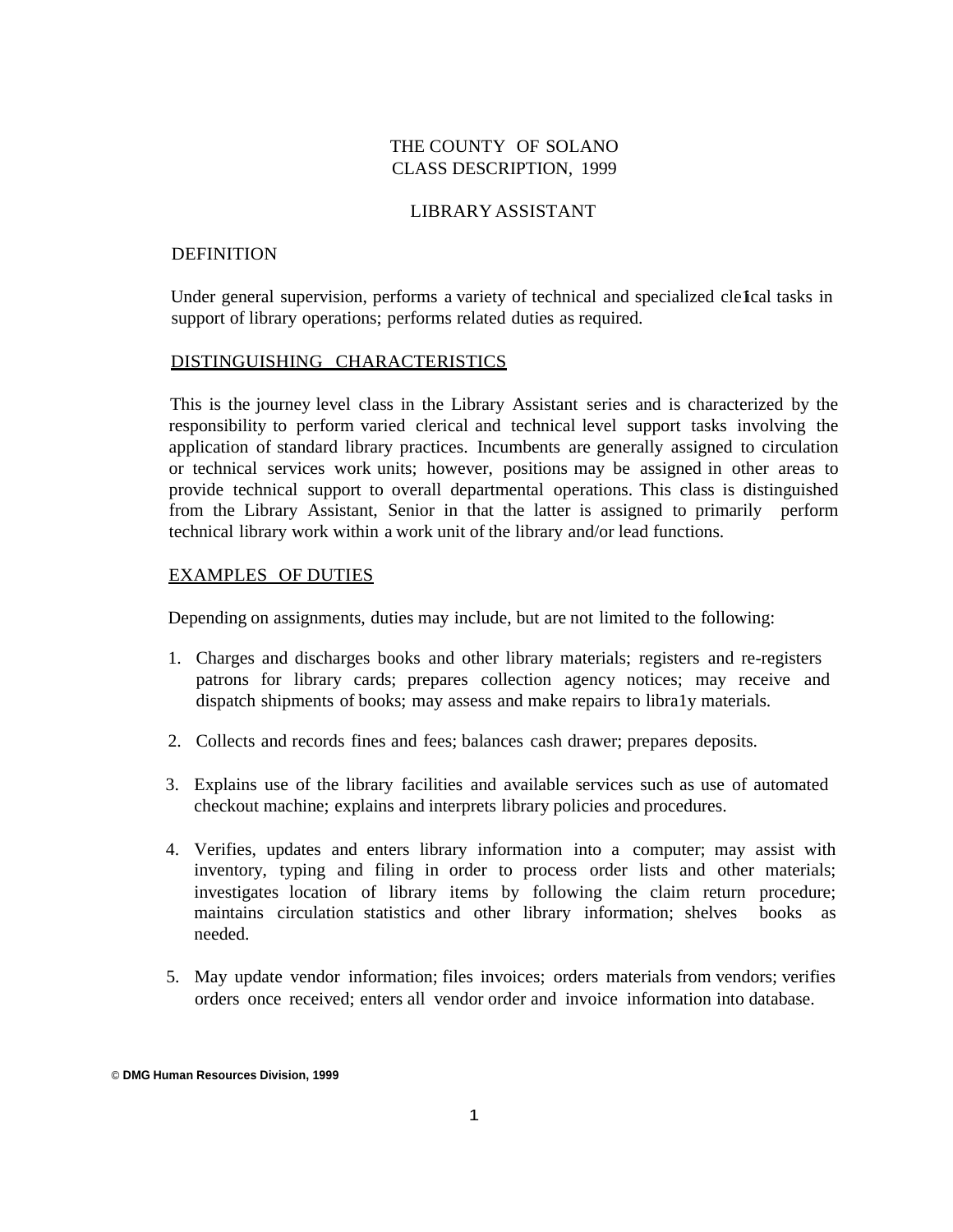### **LIBRARY ASSISTANT**

- 6. May assists with displays and exhibits; may coordinate branch supply order; may assist in training of new clerical personnel; may operate data processing and office equipment; may assist with equipment and computer maintenance.
- 7. May perfom1clerical tasks such as opening and sorting mail, answering phones, etc.

# **QUALIFICATION GUIDELINES**

## EDUCATION AND/OR EXPERIENCE

High school diploma or GED; supplemented by one (1) year of full-time work experience in a variety of library activities that demonstrates possession of and competency in the requisite knowledge and abilities.

## KNOWLEDGE/ABILITIES

Working knowledge of general clerical methods and procedures; mate als and equipment used in office operations; general library methods and procedures; library materials and services available to community library patrons; public contact techniques; manual and automated library information systems.

Ability to instruct patrons in the use of library facilities and services; communicate effectively with people of diverse socio-economic backgrow lds aild temperaments; demonstrate tact ai1d diplomacy; make routine arithmetical calculations; follow verbal and written instructions; perform general clerical tasks; compare names and numbers accurately; work independently; keep records; compile routine statistical reports; communicate effectively both verbally and in writing; use an automated library information storage and retrieval system; establish and maintain cooperative working relationships; use proper book repair techniques.

# SPECIAL REQUIREMENTS

None.

## SUPPLEMENTAL INFORMATION

Independent travel may be required.

Positions allocated to this class may require bilingual skills.

Recruiting requirements may be set to test typing, word processing and/or data entry speed, however, these skills are not the primary areas to be measured in the selection process.

© **DMG Human Resources Division, 1999**